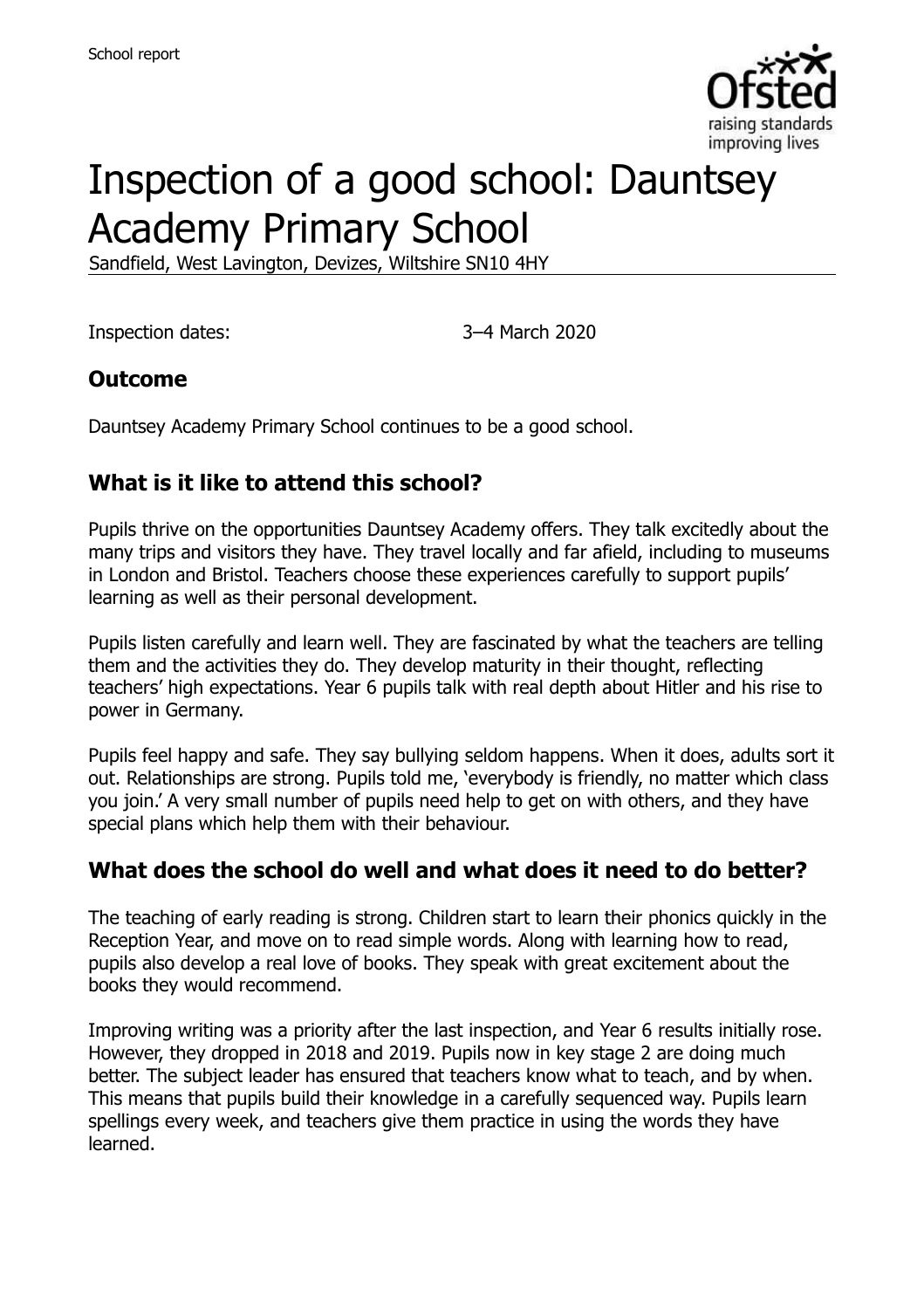

Leaders make sure that all the required subjects are being taught. Some of these are taught every week, such as English and mathematics. Pupils learn other subjects as a special focus for several weeks at a time. The school is in the middle of revising its planning for these special focus subjects. Leaders have been working on science and history this year, leaving the detail of design and technology, music and geography to review next year. Because some subjects are waiting to be developed, pupils are not consistently using knowledge that has been covered in other subjects to help their learning. Leaders have not yet taken enough account of the secondary curriculum in order to understand how subjects can feed into Year 7 work.

Like writing, history is very well planned. Teachers have worked on writing, history and science together. Because of this, they really understand how learning should develop between Reception and Year 6. They check pupils' understanding carefully and put right things that have been misunderstood. As a result, pupils of all abilities, including those with special educational needs and/or disabilities, remember what they have learned. Pupils remember some of their previous work in geography too, but their understanding is patchier.

The school is committed to the inclusion of all. The school's ethos helps pupils realise that they can succeed whatever their gender or background. For example, on a rainy lunchtime when older pupils had chosen to go out and play football together, there were almost as many girls joining in as boys. The headteacher demonstrates care for staff as well as pupils. She demands good performance, but pays effective attention to staff welfare and controlling workload.

# **Safeguarding**

The arrangements for safeguarding are effective.

Staff are alert to the needs of pupils, and know exactly what they should do if they have a concern. Administrative staff follow through procedures for checking and vetting staff with close attention.

Where a concern is identified, the safeguarding leader goes above and beyond her duties to make sure pupils have the support they need. She perseveres in contacting external services and supports families effectively.

The responses to questionnaires show that staff, pupils and parents have confidence in the school's safeguarding procedures. Pupils trust staff and know that they can discuss worries with them.

# **What does the school need to do to improve?**

# **(Information for the school and appropriate authority)**

 $\blacksquare$  The planning for subjects that have been a focus for development this year is very effective. In other subjects, plans do not yet have the same level of coherent sequencing, so learning is less effective. Leaders need to ensure that the very good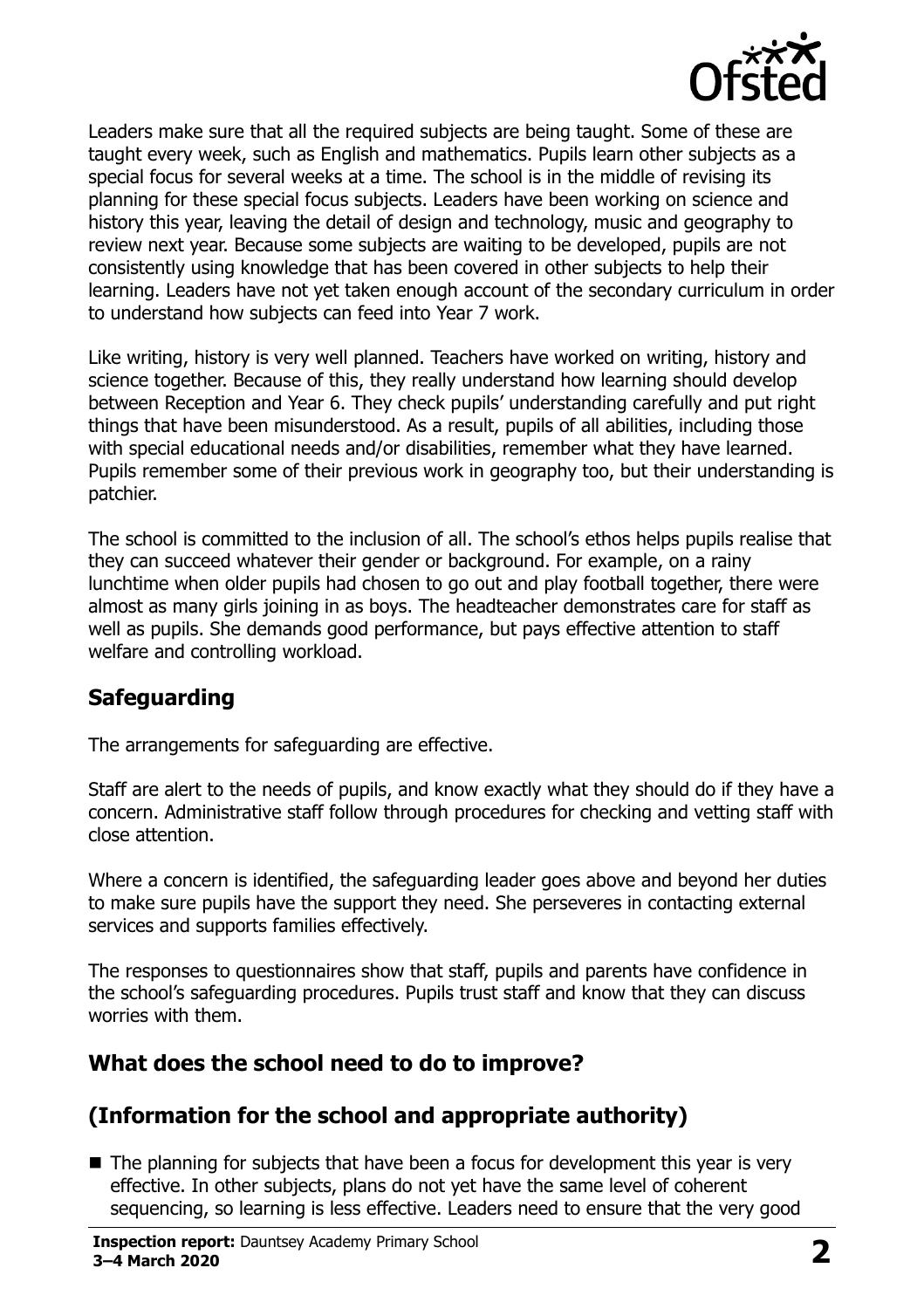

practice developed this year is extended, as scheduled, to geography, music and design and technology next year.

- Decisions about what must be taught in the different year groups have not been made yet in geography, design and technology and music. Some of the things taught in these subjects provide knowledge for or demand knowledge from other subjects such as science and history. Because these links and their sequencing are not fully thought through, learning is less effective. Leaders need to ensure that, as the other subjects are planned, the links between subjects should be exploited and formalised to strengthen learning even further.
- Leaders have not checked the detail of what pupils will learn in the different subjects when they go to secondary school. This means that teachers' understanding of how subjects are developed at secondary level is not secure and so progression from Year 6 to Year 7 is not as strong as it could be. Leaders need to make sure that subject plans lay all the right foundations for key stage 3, to support pupils' transition from Year 6 to Year 7.

### **Background**

When we have judged a school to be good, we will then normally go into the school about once every four years to confirm that the school remains good. This is called a section 8 inspection of a good or non-exempt outstanding school. We do not give graded judgements on a section 8 inspection. However, if we find some evidence that the school could now be better than good, or that standards may be declining, then the next inspection will be a section 5 inspection. Usually this is within one to two years of the date of the section 8 inspection. If we have serious concerns about safeguarding, behaviour or the quality of education, we will convert the section 8 inspection to a section 5 inspection immediately.

This is the second section 8 inspection since we judged the predecessor school, Dauntsey's (Aided) Primary School, to be good on 11–12 January 2012.

#### **How can I feed back my views?**

You can use [Ofsted Parent View](https://parentview.ofsted.gov.uk/) to give Ofsted your opinion on your child's school, or to find out what other parents and carers think. We use Ofsted Parent View information when deciding which schools to inspect, when to inspect them and as part of their inspection.

The Department for Education has further quidance on how to complain about a school.

If you are the school and you are not happy with the inspection or the report, you can [complain to Ofsted.](https://www.gov.uk/complain-ofsted-report)

#### **Further information**

You can search for [published performance information](http://www.compare-school-performance.service.gov.uk/) about the school.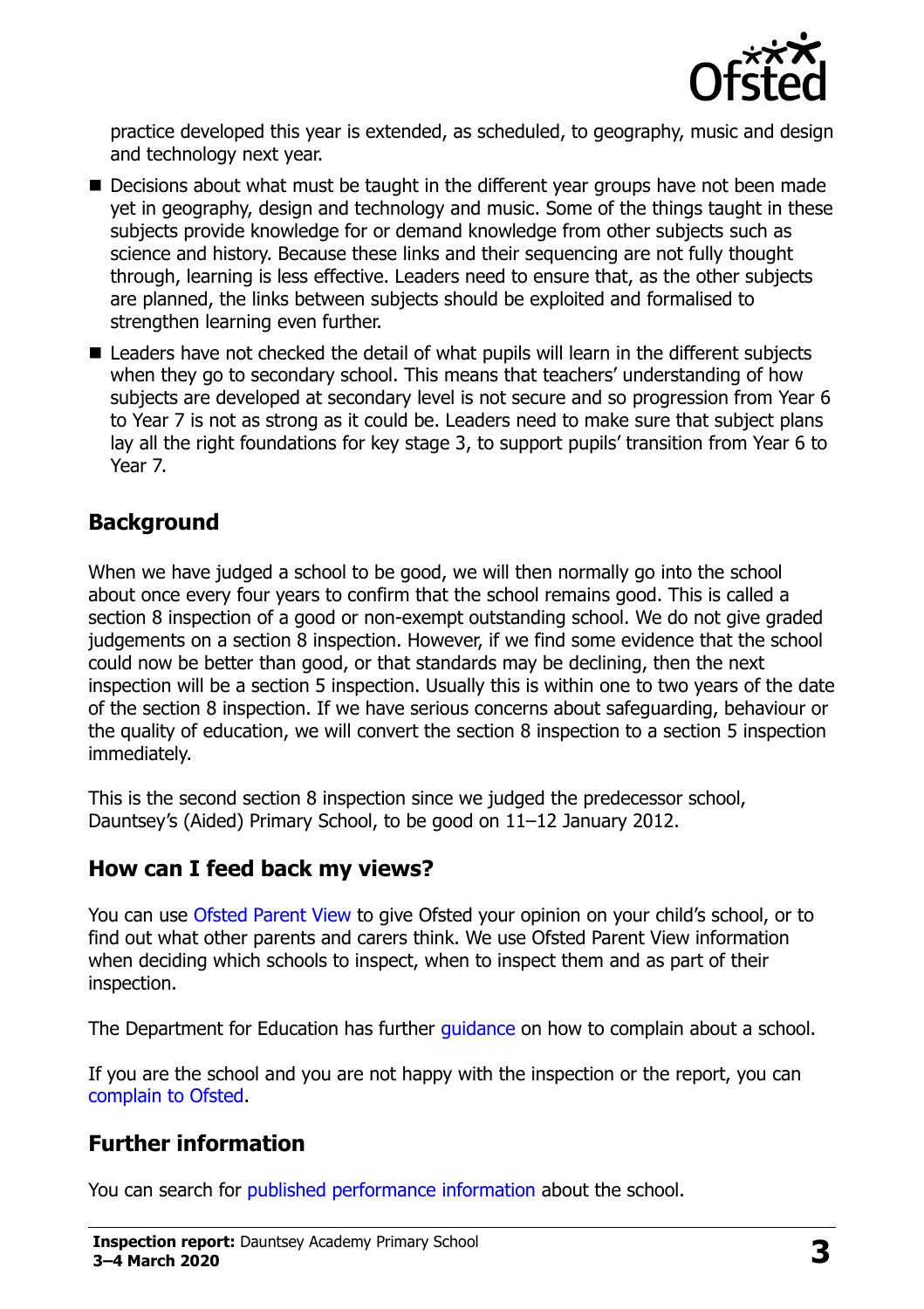

In the report, '[disadvantaged pupils](http://www.gov.uk/guidance/pupil-premium-information-for-schools-and-alternative-provision-settings)' refers to those pupils who attract government pupil premium funding: pupils claiming free school meals at any point in the last six years and pupils in care or who left care through adoption or another formal route.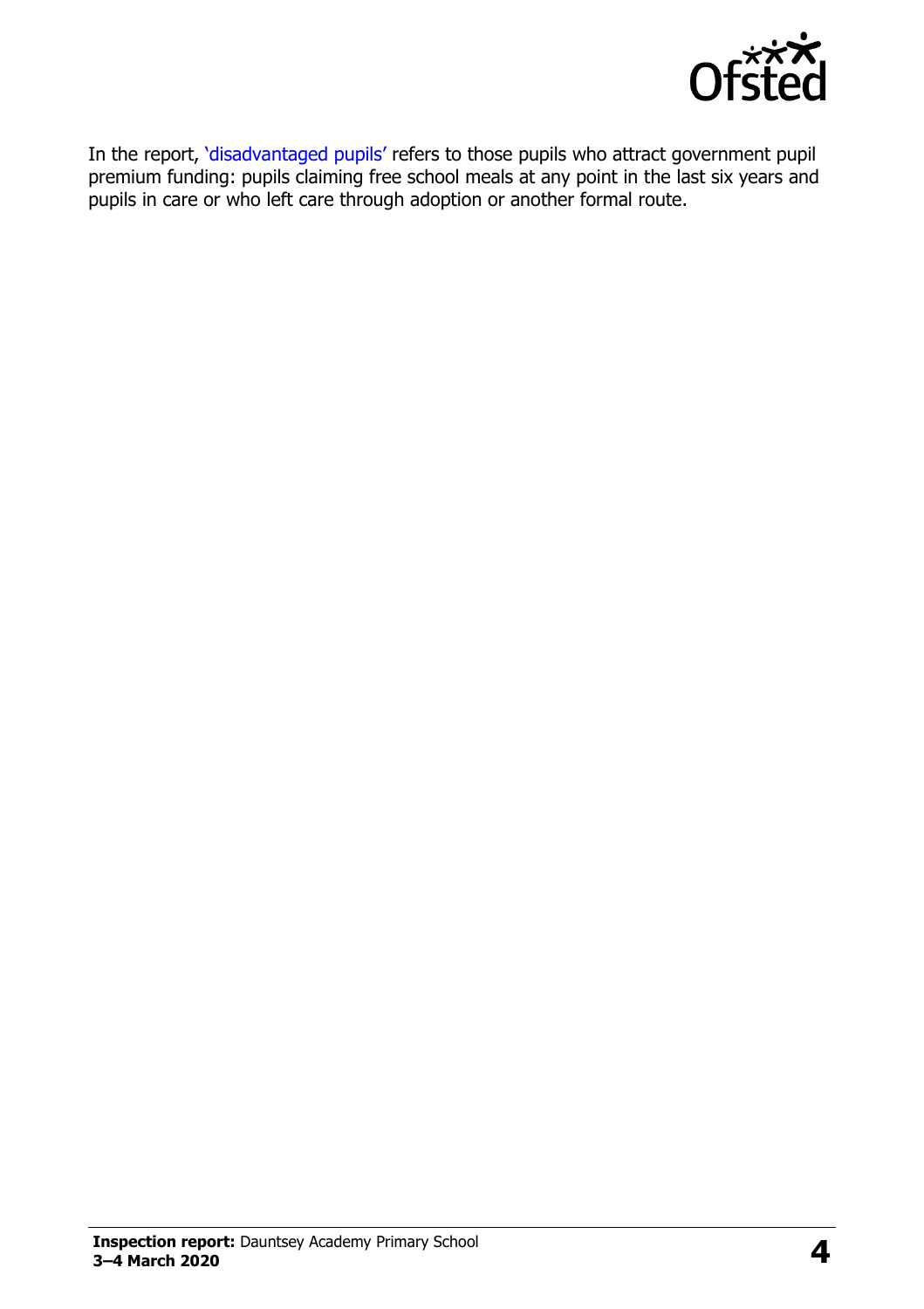

### **School details**

| Unique reference number             | 139980                                                               |
|-------------------------------------|----------------------------------------------------------------------|
| <b>Local authority</b>              | Wiltshire                                                            |
| <b>Inspection number</b>            | 10122384                                                             |
| <b>Type of school</b>               | Primary                                                              |
| <b>School category</b>              | Academy converter                                                    |
| Age range of pupils                 | 4 to 11                                                              |
| <b>Gender of pupils</b>             | Mixed                                                                |
| Number of pupils on the school roll | 197                                                                  |
| <b>Appropriate authority</b>        | Board of trustees                                                    |
| <b>Chair of trust</b>               | Deborah Handforth (Acting)                                           |
| <b>Headteacher</b>                  | Philippa Winbolt                                                     |
| <b>Website</b>                      | http://www.daps.wilts.sch.uk                                         |
| Date of previous inspection         | 3 February 2016, under section 8 of the<br><b>Education Act 2005</b> |

# **Information about this school**

■ The school became an academy on 1 August 2013.

#### **Information about this inspection**

- I did deep dives in these subjects: reading, writing and history. This entailed discussions with the headteacher and subject leaders, visits to lessons, discussions with teachers in all year groups, discussions with pupils and study of their work. I also listened to pupils reading and demonstrating to me the sounds they knew.
- I met with the headteacher and other senior leaders.
- I met with three governors, and spoke by telephone to the school's improvement adviser.
- I spoke to pupils informally as well as formally. I observed playtime and talked to staff working at lunchtime.
- I reviewed documents relating to behaviour and exclusions.
- I checked the school's single central record and looked at other safeguarding documents, discussing systems with the safeguarding leader.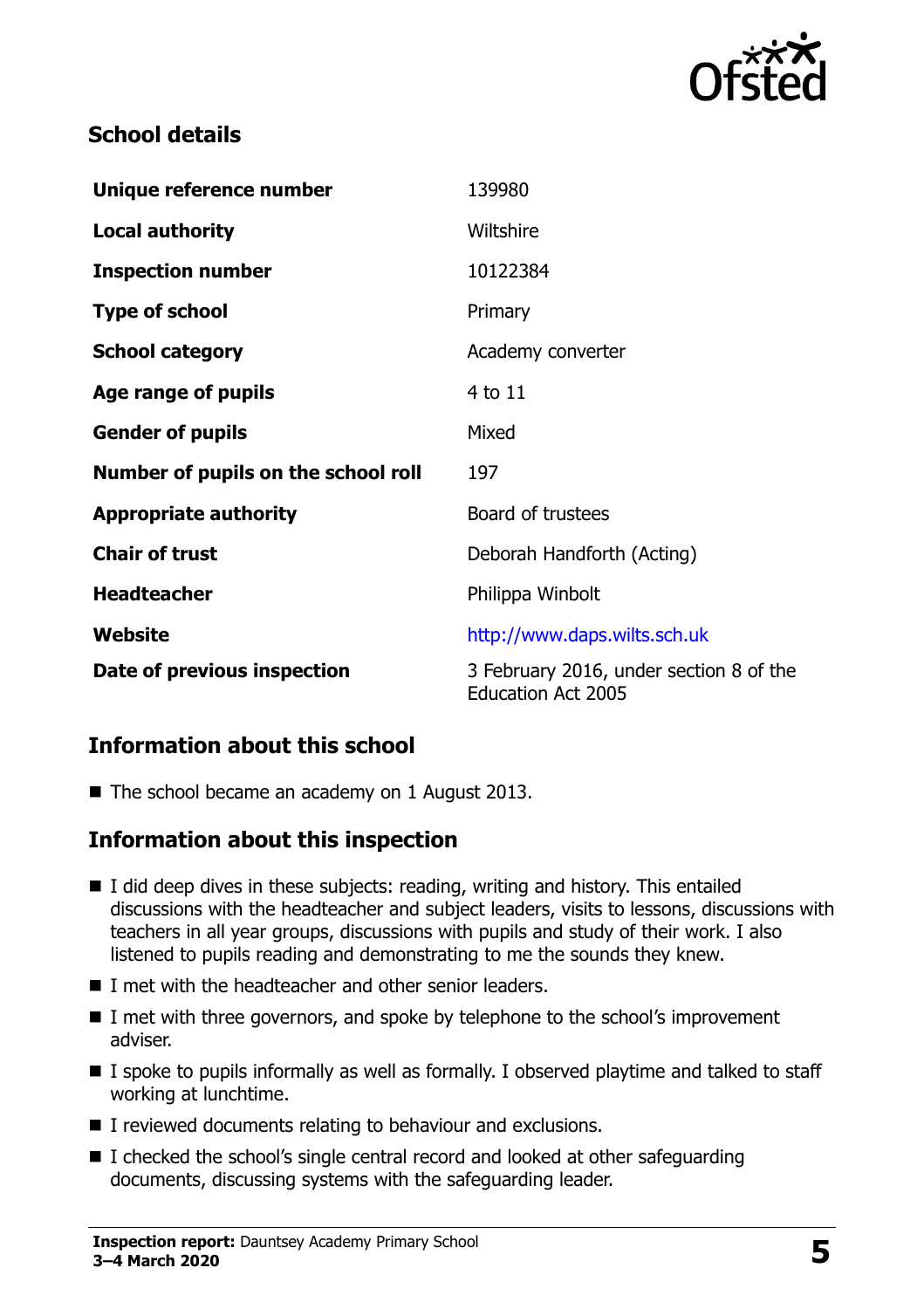

■ I reviewed the 93 responses to Ofsted's online survey, Parent View, along with the many comments parents provided. I also looked at the 22 responses to the survey for staff and the 161 responses to the survey for pupils.

#### **Inspection team**

Deborah Zachary, lead inspector **Ofsted Inspector**